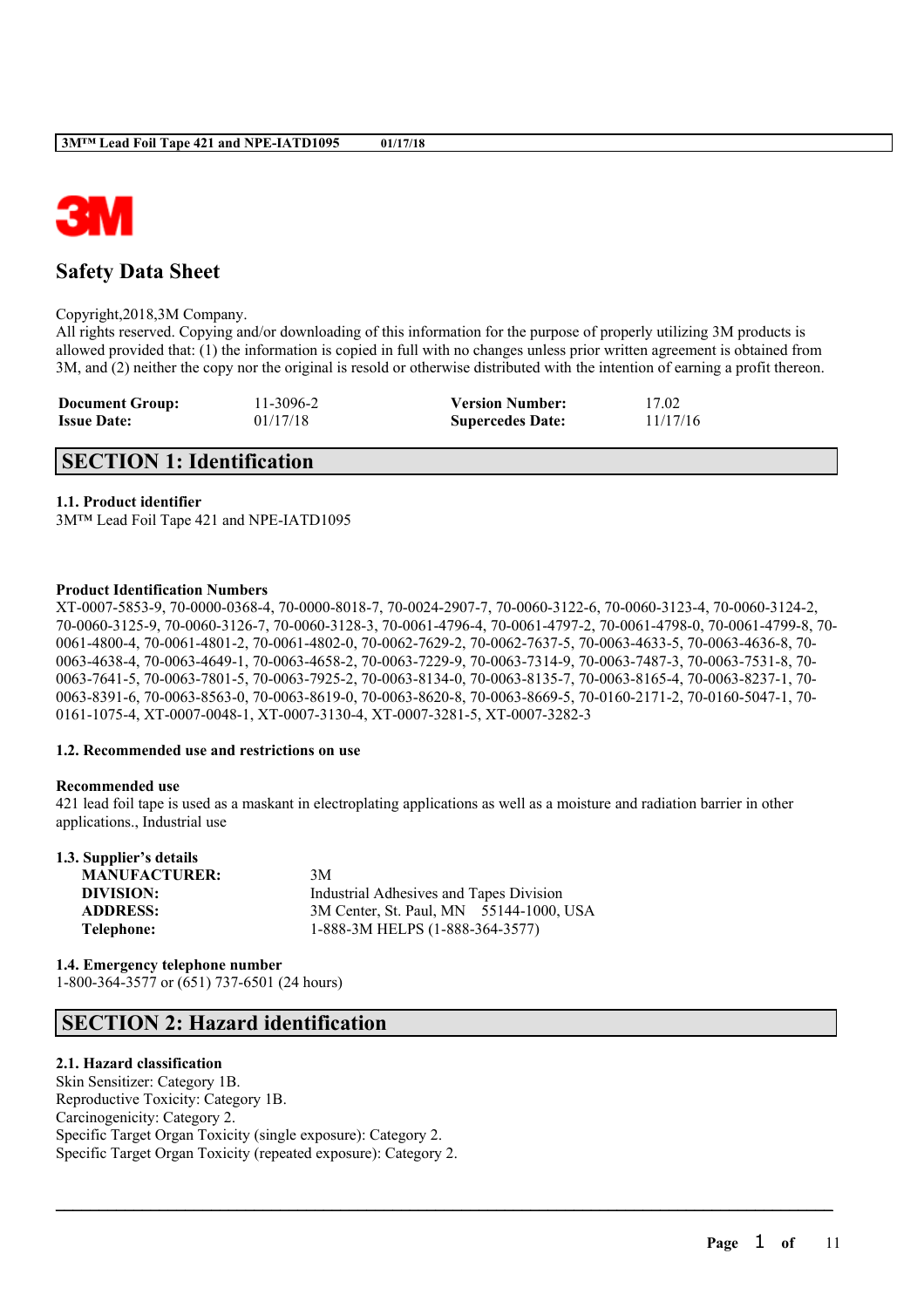**2.2. Label elements Signal word** Danger

**Symbols** Exclamation mark | Health Hazard |

**Pictograms**



#### **Hazard Statements**

May cause an allergic skin reaction. May damage fertility or the unborn child. Suspected of causing cancer.

May cause damage to organs: nervous system |

May cause damage to organs through prolonged or repeated exposure: blood or blood-forming organs | musculoskeletal system | nervous system | kidney/urinary tract | sensory organs |

#### **Precautionary Statements**

#### **Prevention:**

Obtain special instructions before use. Do not handle until all safety precautions have been read and understood. Do not breathe dust/fume/gas/mist/vapors/spray. Wear protective gloves. Do not eat, drink or smoke when using this product. Wash thoroughly after handling. Contaminated work clothing must not be allowed out of the workplace.

#### **Response:**

IF ON SKIN: Wash with plenty of soap and water. If skin irritation or rash occurs: Get medical advice/attention. Wash contaminated clothing before reuse. IF exposed or concerned: Call a POISON CENTER or doctor/physician.

**Storage:** Store locked up.

### **Disposal:**

Dispose of contents/container in accordance with applicable local/regional/national/international regulations.

 $\mathcal{L}_\mathcal{L} = \mathcal{L}_\mathcal{L} = \mathcal{L}_\mathcal{L} = \mathcal{L}_\mathcal{L} = \mathcal{L}_\mathcal{L} = \mathcal{L}_\mathcal{L} = \mathcal{L}_\mathcal{L} = \mathcal{L}_\mathcal{L} = \mathcal{L}_\mathcal{L} = \mathcal{L}_\mathcal{L} = \mathcal{L}_\mathcal{L} = \mathcal{L}_\mathcal{L} = \mathcal{L}_\mathcal{L} = \mathcal{L}_\mathcal{L} = \mathcal{L}_\mathcal{L} = \mathcal{L}_\mathcal{L} = \mathcal{L}_\mathcal{L}$ 

94% of the mixture consists of ingredients of unknown acute oral toxicity.

## **SECTION 3: Composition/information on ingredients**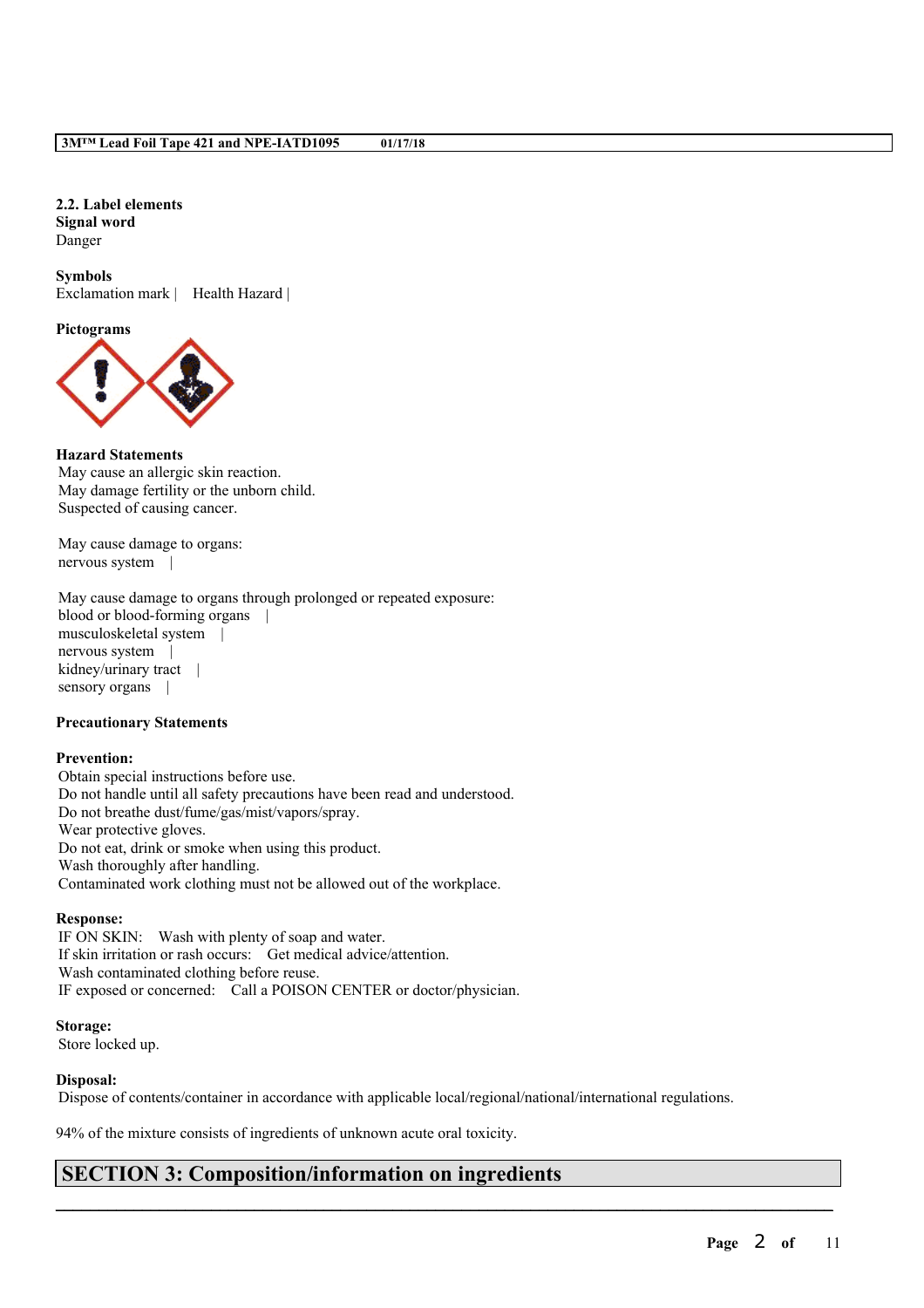| Ingredient        | <b>IC.A.S. No.</b> | $\frac{1}{2}$ by Wt          |
|-------------------|--------------------|------------------------------|
| Lead Foil Backing | 17439-92-1         | 90 - 99 Trade Secret *       |
| Natural Rubber    | Trade Secret*      | 1 - 5 Trade Secret *         |
| Rosin             | 8050-09-7          | $0.5 - 1.5$ Trade Secret $*$ |

\*The specific chemical identity and/or exact percentage (concentration) of this composition has been withheld as a trade secret.

## **SECTION 4: First aid measures**

### **4.1. Description of first aid measures**

#### **Inhalation:**

Remove person to fresh air. If you feel unwell, get medical attention.

#### **Skin Contact:**

Immediately wash with soap and water. Remove contaminated clothing and wash before reuse. If signs/symptoms develop, get medical attention.

#### **Eye Contact:**

Flush with large amounts of water. Remove contact lenses if easy to do. Continue rinsing. If signs/symptoms persist, get medical attention.

 $\mathcal{L}_\mathcal{L} = \mathcal{L}_\mathcal{L} = \mathcal{L}_\mathcal{L} = \mathcal{L}_\mathcal{L} = \mathcal{L}_\mathcal{L} = \mathcal{L}_\mathcal{L} = \mathcal{L}_\mathcal{L} = \mathcal{L}_\mathcal{L} = \mathcal{L}_\mathcal{L} = \mathcal{L}_\mathcal{L} = \mathcal{L}_\mathcal{L} = \mathcal{L}_\mathcal{L} = \mathcal{L}_\mathcal{L} = \mathcal{L}_\mathcal{L} = \mathcal{L}_\mathcal{L} = \mathcal{L}_\mathcal{L} = \mathcal{L}_\mathcal{L}$ 

#### **If Swallowed:**

Rinse mouth. If you feel unwell, get medical attention.

#### **4.2. Most important symptoms and effects, both acute and delayed**

See Section 11.1. Information on toxicological effects.

## **4.3. Indication of any immediate medical attention and special treatment required**

Not applicable

# **SECTION 5: Fire-fighting measures**

### **5.1. Suitable extinguishing media**

Material will not burn. Use a fire fighting agent suitable for the surrounding fire.

### **5.2. Special hazards arising from the substance or mixture**

None inherent in this product.

#### **Hazardous Decomposition or By-Products**

**Substance Condition**

Carbon monoxide During Combustion Carbon dioxide During Combustion Oxides of Lead During Combustion

#### **5.3. Special protective actions for fire-fighters**

No special protective actions for fire-fighters are anticipated.

## **SECTION 6: Accidental release measures**

**6.1. Personal precautions, protective equipment and emergency procedures**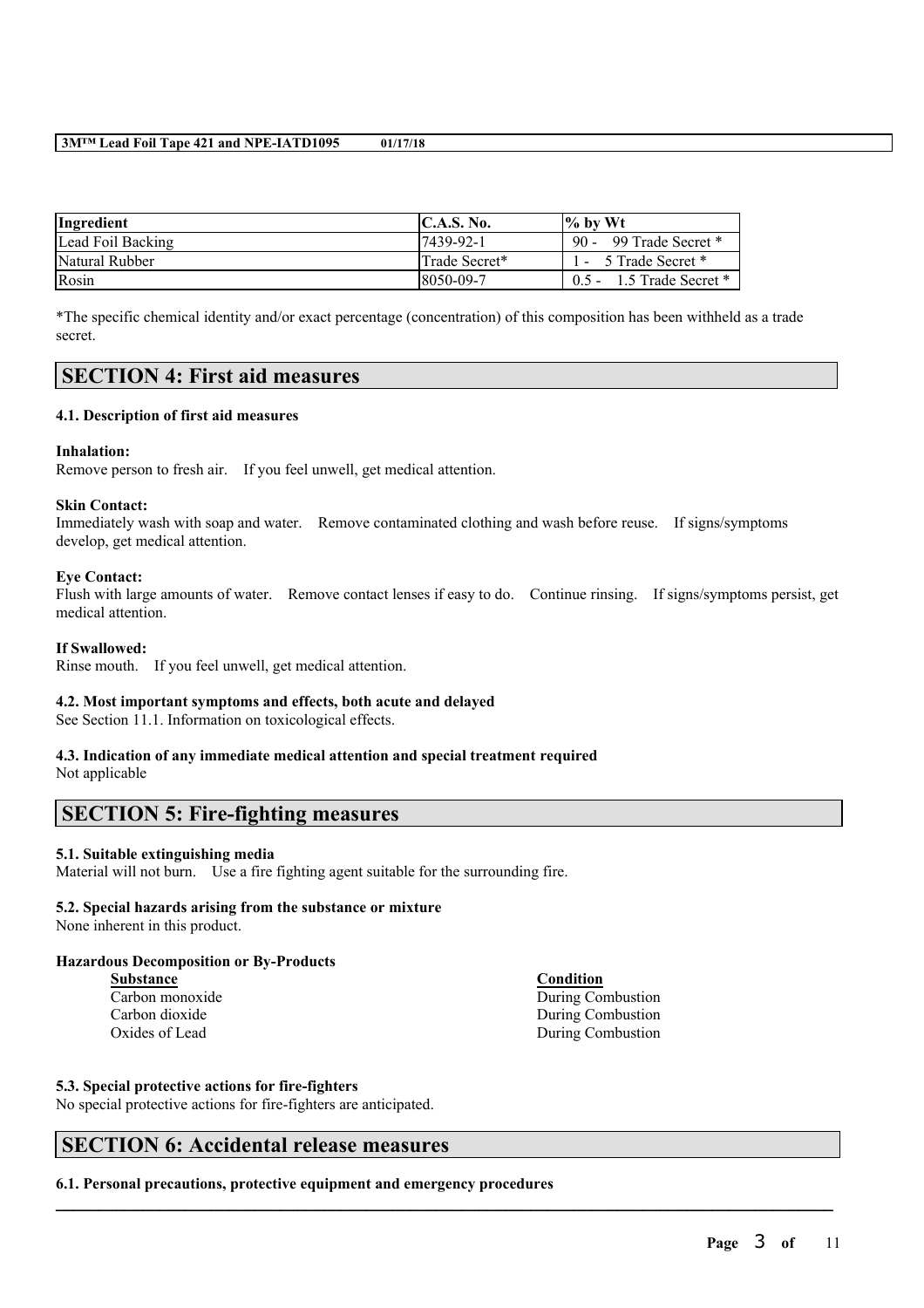Evacuate area. Refer to other sections of this SDS for information regarding physical and health hazards, respiratory protection, ventilation, and personal protective equipment.

#### **6.2. Environmental precautions**

Avoid release to the environment.

#### **6.3. Methods and material for containment and cleaning up**

Collect as much of the spilled material as possible. Place in a closed container approved for transportation by appropriate authorities. Clean up residue. Seal the container. Dispose of collected material as soon as possible in accordance with applicable local/regional/national/international regulations.

## **SECTION 7: Handling and storage**

#### **7.1. Precautions for safe handling**

For industrial or professional use only. Do not handle until all safety precautions have been read and understood. Do not breathe dust/fume/gas/mist/vapors/spray. Do not get in eyes, on skin, or on clothing. Do not eat, drink or smoke when using this product. Wash thoroughly after handling. Contaminated work clothing should not be allowed out of the workplace. Avoid release to the environment. Wash contaminated clothing before reuse. Avoid contact with oxidizing agents (eg. chlorine, chromic acid etc.) Use personal protective equipment (gloves, respirators, etc.) as required.

### **7.2. Conditions for safe storage including any incompatibilities**

Store away from oxidizing agents.

## **SECTION 8: Exposure controls/personal protection**

#### **8.1. Control parameters**

#### **Occupational exposure limits**

If a component is disclosed in section 3 but does not appear in the table below, an occupational exposure limit is not available for the component.

| Ingredient        | <b>C.A.S. No.</b> | Agency        | Limit type                                                       | <b>Additional Comments</b> |
|-------------------|-------------------|---------------|------------------------------------------------------------------|----------------------------|
| Lead Foil Backing | 17439-92-1        | <b>LACGIH</b> | $\text{TWA}\left(\text{as Pb}\right):0.05 \text{ mg}/\text{m}^2$ | [A3: Confirmed animal]     |
|                   |                   |               |                                                                  | carcin.                    |
| Lead Foil Backing | 7439-92-1         | <b>OSHA</b>   | $\text{TWA}:0.05 \text{ mg/m3}$                                  | 29 CFR 1910.1025           |
| Rosin             | 8050-09-7         | ACGIH         | Limit value not established:                                     | Dermal/Respiratory         |
|                   |                   |               |                                                                  | Sensitizer, Cntrl all      |
|                   |                   |               |                                                                  | exposr-low as possib       |

ACGIH : American Conference of Governmental Industrial Hygienists

AIHA : American Industrial Hygiene Association

CMRG : Chemical Manufacturer's Recommended Guidelines

OSHA : United States Department of Labor - Occupational Safety and Health Administration

TWA: Time-Weighted-Average

STEL: Short Term Exposure Limit

CEIL: Ceiling

#### **8.2. Exposure controls**

#### **8.2.1. Engineering controls**

Use general dilution ventilation and/or local exhaust ventilation to control airborne exposures to below relevant Exposure Limits and/or control dust/fume/gas/mist/vapors/spray. If ventilation is not adequate, use respiratory protection equipment.

### **8.2.2. Personal protective equipment (PPE)**

### **Eye/face protection**

 $\mathcal{L}_\mathcal{L} = \mathcal{L}_\mathcal{L} = \mathcal{L}_\mathcal{L} = \mathcal{L}_\mathcal{L} = \mathcal{L}_\mathcal{L} = \mathcal{L}_\mathcal{L} = \mathcal{L}_\mathcal{L} = \mathcal{L}_\mathcal{L} = \mathcal{L}_\mathcal{L} = \mathcal{L}_\mathcal{L} = \mathcal{L}_\mathcal{L} = \mathcal{L}_\mathcal{L} = \mathcal{L}_\mathcal{L} = \mathcal{L}_\mathcal{L} = \mathcal{L}_\mathcal{L} = \mathcal{L}_\mathcal{L} = \mathcal{L}_\mathcal{L}$ Select and use eye/face protection to prevent contact based on the results of an exposure assessment. The following eye/face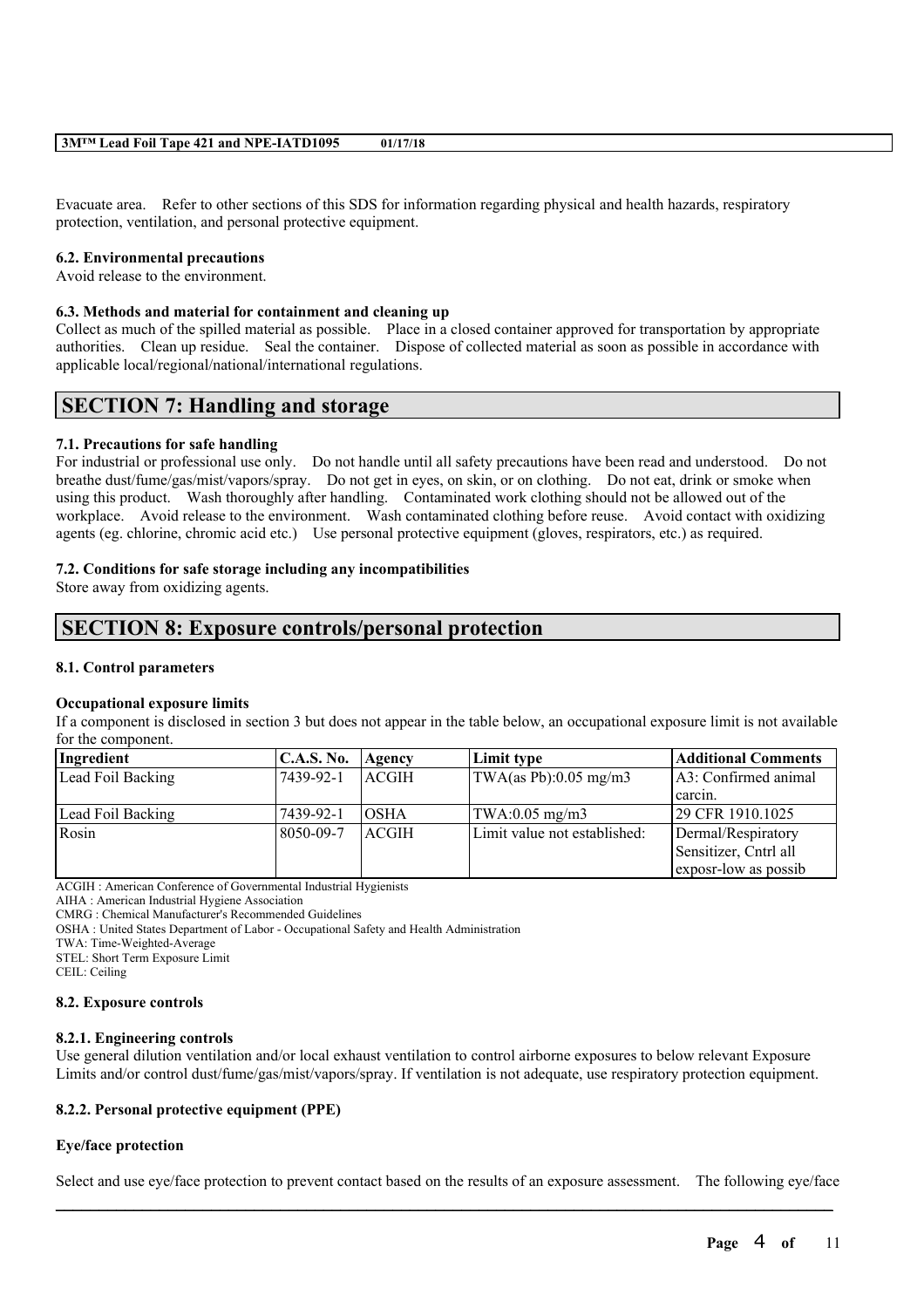protection(s) are recommended: Safety Glasses with side shields

#### **Skin/hand protection**

Select and use gloves and/or protective clothing approved to relevant local standards to prevent skin contact based on the results of an exposure assessment. Selection should be based on use factors such as exposure levels, concentration of the substance or mixture, frequency and duration, physical challenges such as temperature extremes, and other use conditions. Consult with your glove and/or protective clothing manufacturer for selection of appropriate compatible gloves/protective clothing. Note: Nitrile gloves may be worn over polymer laminate gloves to improve dexterity. Gloves made from the following material(s) are recommended: Polymer laminate

Select and use body protection to prevent contact based on the results of an exposure assessment. The following protective clothing material(s) are recommended: Apron - polymer laminate

#### **Respiratory protection**

None required.

## **SECTION 9: Physical and chemical properties**

### **9.1. Information on basic physical and chemical properties**

| <b>General Physical Form:</b>             | Solid                                  |
|-------------------------------------------|----------------------------------------|
| <b>Specific Physical Form:</b>            | Roll of Tape                           |
| Odor, Color, Grade:                       | silver color, slight smoke rubber odor |
| <b>Odor threshold</b>                     | Not Applicable                         |
| pН                                        | Not Applicable                         |
| <b>Melting point</b>                      | No Data Available                      |
| <b>Boiling Point</b>                      | Not Applicable                         |
| <b>Flash Point</b>                        | Not Applicable                         |
| <b>Evaporation rate</b>                   | Not Applicable                         |
| <b>Flammability (solid, gas)</b>          | Not Classified                         |
| <b>Flammable Limits(LEL)</b>              | Not Applicable                         |
| <b>Flammable Limits(UEL)</b>              | Not Applicable                         |
| <b>Vapor Pressure</b>                     | Not Applicable                         |
| <b>Vapor Density</b>                      | Not Applicable                         |
| <b>Density</b>                            | $11.2$ g/cm3                           |
| <b>Specific Gravity</b>                   | 11.2 $[@23 °C]$                        |
| <b>Solubility In Water</b>                | Not Applicable                         |
| Solubility- non-water                     | Not Applicable                         |
| Partition coefficient: n-octanol/water    | Not Applicable                         |
| <b>Autoignition temperature</b>           | Not Applicable                         |
| <b>Decomposition temperature</b>          | Not Applicable                         |
| <b>Viscosity</b>                          | Not Applicable                         |
| <b>Volatile Organic Compounds</b>         | Not Applicable                         |
| <b>Percent volatile</b>                   | Not Applicable                         |
| <b>VOC Less H2O &amp; Exempt Solvents</b> | No Data Available                      |
|                                           |                                        |

## **SECTION 10: Stability and reactivity**

#### **10.1. Reactivity**

This material may be reactive with certain agents under certain conditions - see the remaining headings in this section.

 $\mathcal{L}_\mathcal{L} = \mathcal{L}_\mathcal{L} = \mathcal{L}_\mathcal{L} = \mathcal{L}_\mathcal{L} = \mathcal{L}_\mathcal{L} = \mathcal{L}_\mathcal{L} = \mathcal{L}_\mathcal{L} = \mathcal{L}_\mathcal{L} = \mathcal{L}_\mathcal{L} = \mathcal{L}_\mathcal{L} = \mathcal{L}_\mathcal{L} = \mathcal{L}_\mathcal{L} = \mathcal{L}_\mathcal{L} = \mathcal{L}_\mathcal{L} = \mathcal{L}_\mathcal{L} = \mathcal{L}_\mathcal{L} = \mathcal{L}_\mathcal{L}$ 

# **10.2. Chemical stability**

Stable.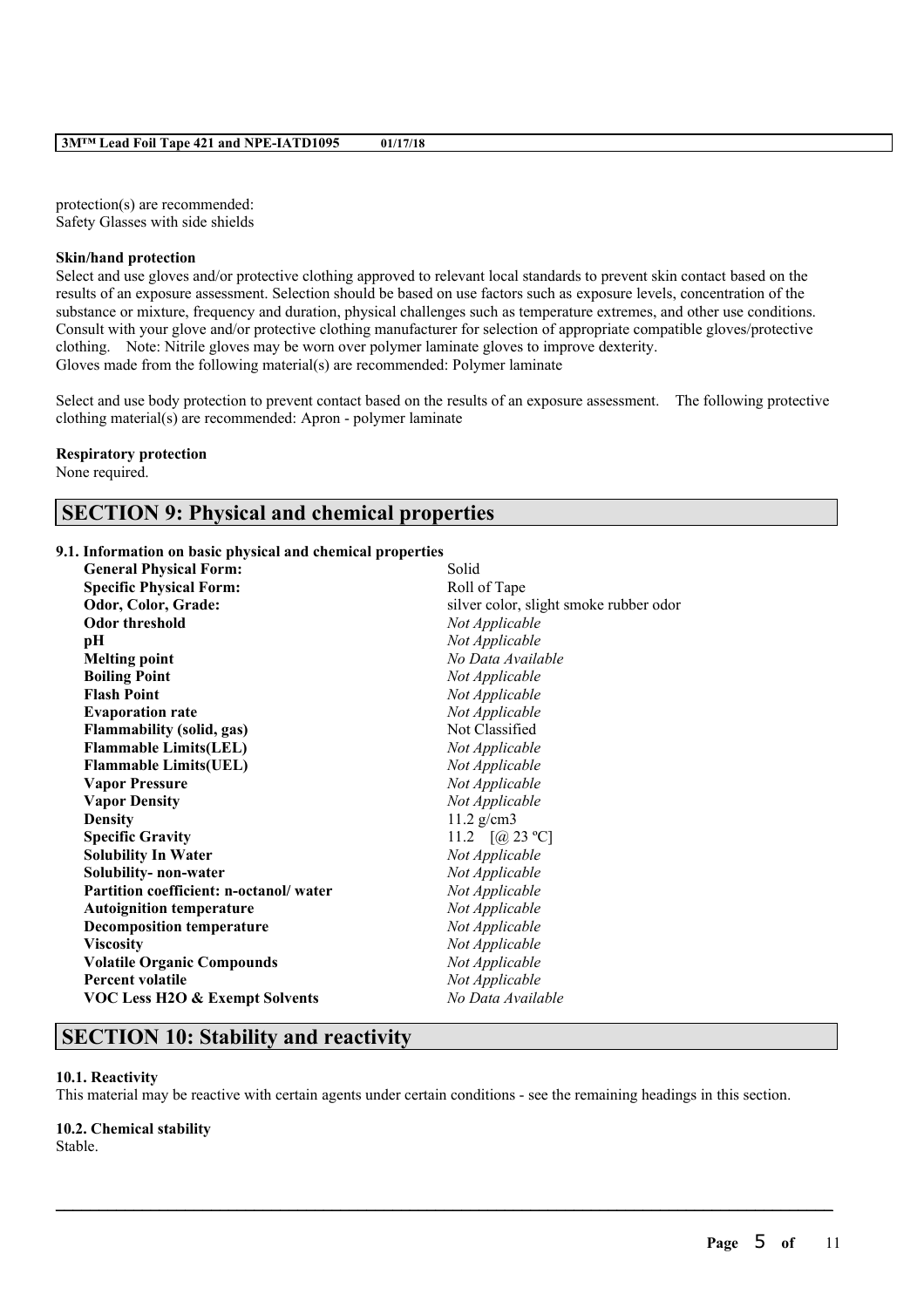#### **10.3. Possibility of hazardous reactions**

Hazardous polymerization will not occur.

#### **10.4. Conditions to avoid** None known.

### **10.5. Incompatible materials**

Strong oxidizing agents

#### **10.6. Hazardous decomposition products**

**Substance Condition**

None known.

Refer to section 5.2 for hazardous decomposition products during combustion.

## **SECTION 11: Toxicological information**

The information below may not be consistent with the material classification in Section 2 if specific ingredient **classifications are mandated by a competent authority. In addition, toxicological data on ingredients may not be** reflected in the material classification and/or the signs and symptoms of exposure, because an ingredient may be present below the threshold for labeling, an ingredient may not be available for exposure, or the data may not be **relevant to the material as a whole.**

#### **11.1. Information on Toxicological effects**

**Signs and Symptoms of Exposure**

#### Based on test data and/or information on the components, this material may produce the following health effects:

**Inhalation:**

No health effects are expected.

#### **Skin Contact:**

May be harmful in contact with skin.

Contact with the skin during product use is not expected to result in significant irritation. Allergic Skin Reaction (nonphoto induced): Signs/symptoms may include redness, swelling, blistering, and itching.

### **Eye Contact:**

Mechanical eye irritation: Signs/symptoms may include pain, redness, tearing and corneal abrasion.

#### **Ingestion:**

May be harmful if swallowed.

Physical Blockage: Signs/symptoms may include cramping, abdominal pain, and constipation.

Gastrointestinal Irritation: Signs/symptoms may include abdominal pain, stomach upset, nausea, vomiting and diarrhea.

May cause additional health effects (see below).

### **Additional Health Effects:**

May accumulate in the body.

#### **Single exposure may cause target organ effects:**

Neurological Effects: Signs/symptoms may include personality changes, lack of coordination, sensory loss, tingling or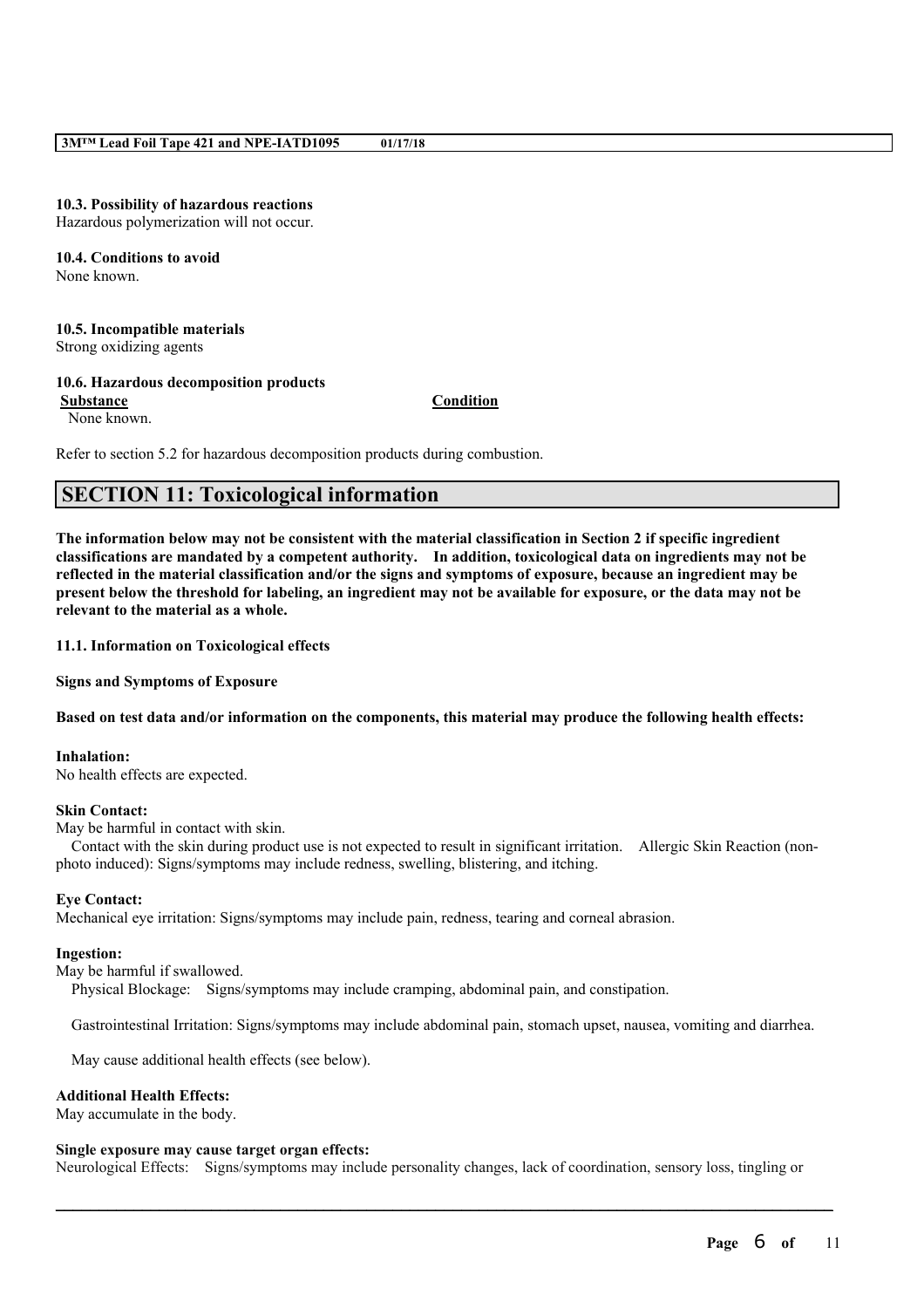numbness of the extremities, weakness, tremors, and/or changes in blood pressure and heart rate.

#### **Prolonged or repeated exposure may cause target organ effects:**

Ocular Effects: Signs/symptoms may include blurred or significantly impaired vision.

Hard Tissue Effects: Signs/symptoms may include color changes in the teeth and nails; changes in development of bone, teeth or nails; weakening of the bones; and/or hair loss.

Hematopoietic Effects: Signs/symptoms may include generalized weakness, fatigue and alterations in numbers of circulating blood cells.

Neurological Effects: Signs/symptoms may include personality changes, lack of coordination, sensory loss, tingling or numbness of the extremities, weakness, tremors, and/or changes in blood pressure and heart rate.

Kidney/Bladder Effects: Signs/symptoms may include changes in urine production, abdominal or lower back pain, increased protein in urine, increased blood urea nitrogen (BUN), blood in urine, and painful urination.

### **Reproductive/Developmental Toxicity:**

Contains a chemical or chemicals which can cause birth defects or other reproductive harm.

#### **Carcinogenicity:**

Contains a chemical or chemicals which can cause cancer.

| Ingredient              | $\angle$ AS N<br>NO. | Class<br>Description                  | <b>Regulation</b>                                                       |
|-------------------------|----------------------|---------------------------------------|-------------------------------------------------------------------------|
| Lead<br>Backing<br>F01  | $7439.92 - 1$        | 1Grr<br>2B:<br>. Possible human carc. | International Agency<br>⊓ for Research on Q<br>Cancer                   |
| Backing<br>Lead<br>F01l | $7439 - 92 - 1$      | Anticipated human carcinogen          | <b>STATE</b><br><i>National</i><br>Carcinogens<br>Toxicology<br>Program |

#### **Toxicological Data**

If a component is disclosed in section 3 but does not appear in a table below, either no data are available for that endpoint or the data are not sufficient for classification.

#### **Acute Toxicity**

| Name              | Route     | <b>Species</b> | Value                                                |
|-------------------|-----------|----------------|------------------------------------------------------|
| Overall product   | Dermal    |                | No data available; calculated ATE2,000 - 5,000 mg/kg |
| Overall product   | Ingestion |                | No data available; calculated ATE2,000 - 5,000 mg/kg |
| Lead Foil Backing | Dermal    |                | LD50 estimated to be $2,000 - 5,000$ mg/kg           |
| Natural Rubber    | Dermal    |                | LD50 estimated to be $> 5,000$ mg/kg                 |
| Natural Rubber    | Ingestion |                | LD50 estimated to be $2,000 - 5,000$ mg/kg           |
| Rosin             | Dermal    | Rabbit         | $LD50 > 2,500$ mg/kg                                 |
| Rosin             | Ingestion | Rat            | $LD50$ 7,600 mg/kg                                   |

 $ATE = acute$  toxicity estimate

#### **Skin Corrosion/Irritation**

| Name              | <b>Species</b> | Value                     |
|-------------------|----------------|---------------------------|
|                   |                |                           |
| Lead Foil Backing | similar        | No significant irritation |
|                   | compoun        |                           |
|                   | ds             |                           |
| Natural Rubber    | Professio      | No significant irritation |
|                   | nal            |                           |
|                   | judgeme        |                           |
|                   | nt             |                           |
| Rosin             | Rabbit         | No significant irritation |

#### **Serious Eye Damage/Irritation**

| $\overline{\phantom{a}}$<br>Name | $\sim$<br>___<br>Species | alue |
|----------------------------------|--------------------------|------|
|                                  |                          |      |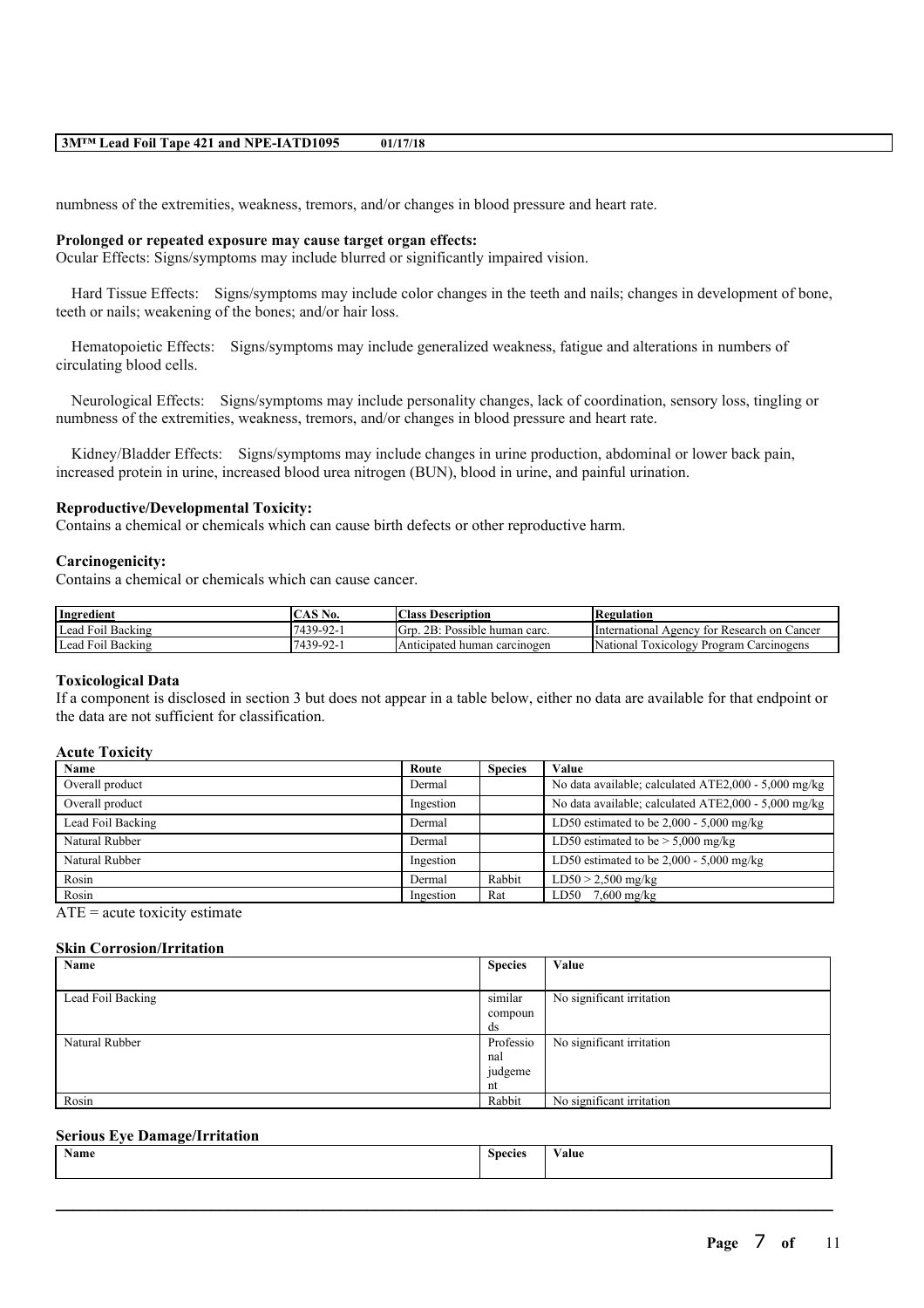| Lead Foil Backing | similar   | Mild irritant             |
|-------------------|-----------|---------------------------|
|                   | compoun   |                           |
|                   | ds        |                           |
| Natural Rubber    | Professio | No significant irritation |
|                   | nal       |                           |
|                   | judgeme   |                           |
|                   | nt        |                           |
| Rosin             | Rabbit    | Mild irritant             |

### **Skin Sensitization**

| Name           | $\sim$<br><b>Species</b> | Value                           |
|----------------|--------------------------|---------------------------------|
| Natural Rubber | Human                    | $\sim$ $\sim$<br>Not classified |
| Rosin          | $\sqrt{ }$<br>Guinea     | .<br>Sensitizing                |
|                | pig                      |                                 |

### **Respiratory Sensitization**

| Name  | <b>Species</b> | Value                            |
|-------|----------------|----------------------------------|
| Rosin | Human          | $\cdot$ $\sim$<br>Not classified |

### **Germ Cell Mutagenicity**

| Name              | Route   | Value                                                                           |
|-------------------|---------|---------------------------------------------------------------------------------|
| Lead Foil Backing | In vivo | Some positive data exist, but the data are not<br>sufficient for classification |

### **Carcinogenicity**

| Name              | Route     | <b>Species</b> | Value        |
|-------------------|-----------|----------------|--------------|
| Lead Foil Backing | Not       | official       | Carcinogenic |
|                   | Specified | classifica     |              |
|                   |           | tion           |              |

### **Reproductive Toxicity**

### **Reproductive and/or Developmental Effects**

| Name              | Route      | Value                        | <b>Species</b> | <b>Test Result</b> | <b>Exposure</b> |
|-------------------|------------|------------------------------|----------------|--------------------|-----------------|
|                   |            |                              |                |                    | <b>Duration</b> |
| Lead Foil Backing | <b>Not</b> | Toxic to female reproduction | Human          | <b>LOAEL 10</b>    |                 |
|                   | Specified  |                              |                | ug/dl blood        |                 |
| Lead Foil Backing | <b>Not</b> | Toxic to male reproduction   | Human          | LOAEL 37           |                 |
|                   | Specified  |                              |                | ug/dl blood        |                 |
| Lead Foil Backing | <b>Not</b> | Toxic to development         | Human          | <b>NOAEL Not</b>   |                 |
|                   | Specified  |                              |                | available          |                 |

### **Target Organ(s)**

### **Specific Target Organ Toxicity - single exposure**

| Name              | Route     | Target Organ(s) | Value                      | <b>Species</b> | <b>Test Result</b>  | Exposure        |
|-------------------|-----------|-----------------|----------------------------|----------------|---------------------|-----------------|
|                   |           |                 |                            |                |                     | <b>Duration</b> |
| Lead Foil Backing | Ingestion | nervous system  | May cause damage to organs | Human          | LOAEL <sub>90</sub> | poisoning       |
|                   |           |                 |                            |                | ug/dl blood         | and/or abuse    |
| Lead Foil Backing | Ingestion | heart           | Not classified             | Human          | <b>NOAEL Not</b>    | poisoning       |
|                   |           |                 |                            |                | available           | and/or abuse    |

### **Specific Target Organ Toxicity - repeated exposure**

| Name              | Route      | Target Organ(s) | Value                        | <b>Species</b> | <b>Test Result</b> | <b>Exposure</b> |
|-------------------|------------|-----------------|------------------------------|----------------|--------------------|-----------------|
|                   |            |                 |                              |                |                    | <b>Duration</b> |
| Lead Foil Backing | Inhalation | kidney and/or   | May cause damage to organs   | Human          | <b>LOAEL 60</b>    | occupational    |
|                   |            | bladder         | though prolonged or repeated |                | ug/dl blood        | exposure        |
|                   |            |                 | exposure                     |                |                    |                 |
| Lead Foil Backing | Inhalation | hematopoietic   | May cause damage to organs   | Human          | <b>LOAEL 50</b>    | occupational    |
|                   |            | system          | though prolonged or repeated |                | ug/dl blood        | exposure        |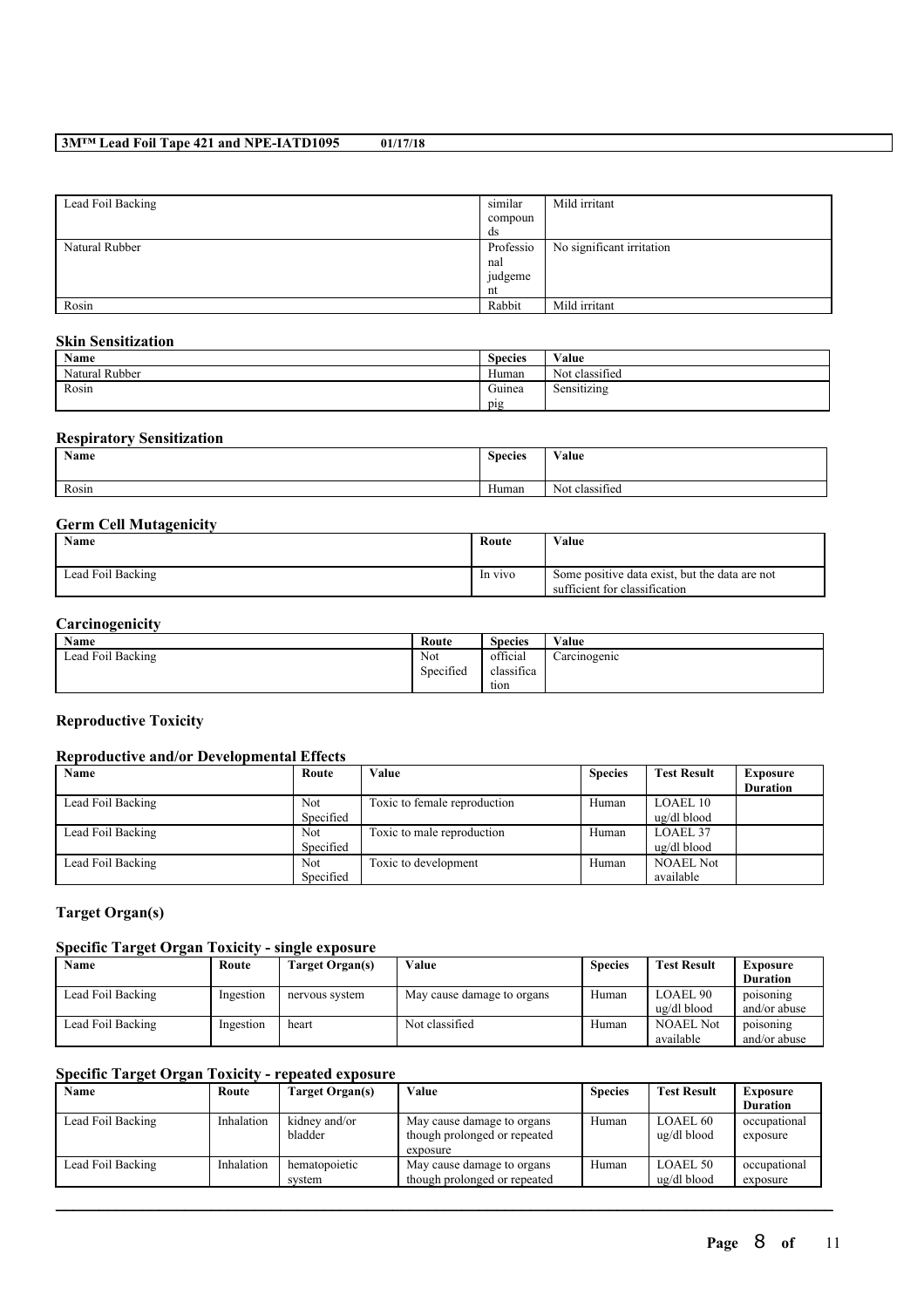|                   |            |                                                                       | exposure                                                               |       |                               |                            |
|-------------------|------------|-----------------------------------------------------------------------|------------------------------------------------------------------------|-------|-------------------------------|----------------------------|
| Lead Foil Backing | Inhalation | nervous system                                                        | May cause damage to organs<br>though prolonged or repeated<br>exposure | Human | LOAEL40<br>ug/dl blood        | occupational<br>exposure   |
| Lead Foil Backing | Inhalation | heart   endocrine<br>system   immune<br>system   vascular<br>system   | Not classified                                                         | Human | <b>NOAEL Not</b><br>available | occupational<br>exposure   |
| Lead Foil Backing | Ingestion  | bone, teeth, nails,<br>and/or hair                                    | May cause damage to organs<br>though prolonged or repeated<br>exposure | Rat   | LOAEL.20<br>ug/dl blood       | 3 months                   |
| Lead Foil Backing | Ingestion  | eves                                                                  | May cause damage to organs<br>though prolonged or repeated<br>exposure | Rat   | LOAEL0.5<br>mg/kg/day         | 20 days                    |
| Lead Foil Backing | Ingestion  | hematopoietic<br>system   kidney<br>and/or bladder                    | May cause damage to organs<br>though prolonged or repeated<br>exposure | Human | LOAEL.40<br>ug/dl blood       | environmenta<br>l exposure |
| Lead Foil Backing | Ingestion  | nervous system                                                        | May cause damage to organs<br>though prolonged or repeated<br>exposure | Human | LOAEL 11<br>ug/dl blood       | environmenta<br>l exposure |
| Lead Foil Backing | Ingestion  | auditory system  <br>heart   endocrine<br>system   vascular<br>system | Not classified                                                         | Human | <b>NOAEL Not</b><br>available | environmenta<br>l exposure |

#### **Aspiration Hazard**

For the component/components, either no data are currently available or the data are not sufficient for classification.

Please contact the address or phone number listed on the first page of the SDS for additional toxicological information **on this material and/or its components.**

## **SECTION 12: Ecological information**

### **Ecotoxicological information**

Please contact the address or phone number listed on the first page of the SDS for additional ecotoxicological information on this material and/or its components.

### **Chemical fate information**

Please contact the address or phone number listed on the first page of the SDS for additional chemical fate information on this material and/or its components.

## **SECTION 13: Disposal considerations**

### **13.1. Disposal methods**

Dispose of contents/ container in accordance with the local/regional/national/international regulations.

Dispose of waste product in a permitted industrial waste facility.

### **EPA Hazardous Waste Number (RCRA):** D008 (Lead)

## **SECTION 14: Transport Information**

For Transport Information, please visit http://3M.com/Transportinfo or call 1-800-364-3577 or 651-737-6501.

 $\mathcal{L}_\mathcal{L} = \mathcal{L}_\mathcal{L} = \mathcal{L}_\mathcal{L} = \mathcal{L}_\mathcal{L} = \mathcal{L}_\mathcal{L} = \mathcal{L}_\mathcal{L} = \mathcal{L}_\mathcal{L} = \mathcal{L}_\mathcal{L} = \mathcal{L}_\mathcal{L} = \mathcal{L}_\mathcal{L} = \mathcal{L}_\mathcal{L} = \mathcal{L}_\mathcal{L} = \mathcal{L}_\mathcal{L} = \mathcal{L}_\mathcal{L} = \mathcal{L}_\mathcal{L} = \mathcal{L}_\mathcal{L} = \mathcal{L}_\mathcal{L}$ 

## **SECTION 15: Regulatory information**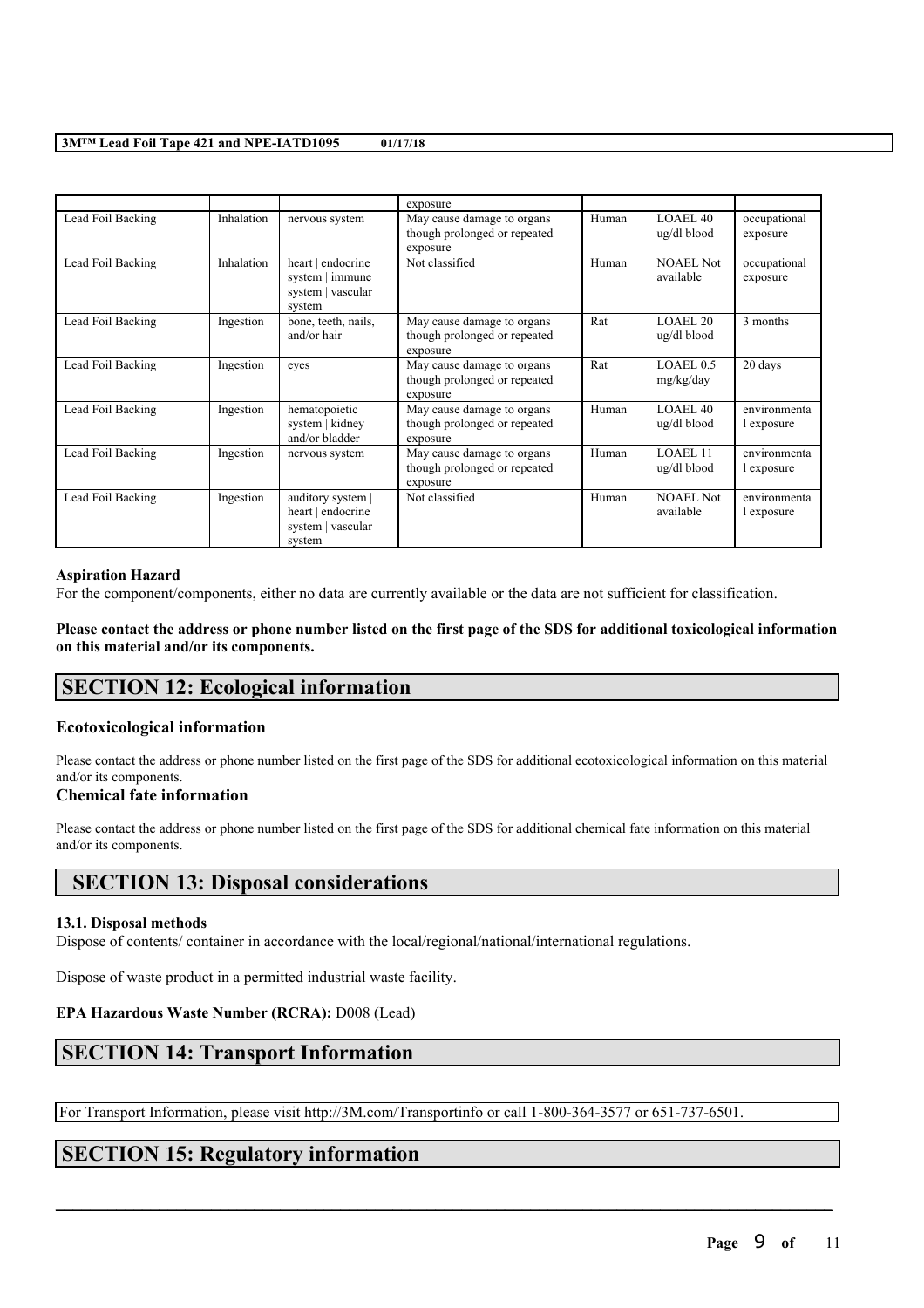#### **15.1. US Federal Regulations**

Contact 3M for more information.

#### **EPCRA 311/312 Hazard Classifications:**

| <b>Physical Hazards</b>                                      |  |
|--------------------------------------------------------------|--|
| Not applicable                                               |  |
|                                                              |  |
| <b>Health Hazards</b>                                        |  |
| Carcinogenicity                                              |  |
| Reproductive toxicity                                        |  |
| Respiratory or Skin Sensitization                            |  |
| Specific target organ toxicity (single or repeated exposure) |  |

Section 313 Toxic Chemicals subject to the reporting requirements of that section and 40 CFR part 372 (EPCRA):

| Ingredient        | C.A.S. No | $\%$ by Wt           |  |
|-------------------|-----------|----------------------|--|
| Lead Foil Backing | 7439-92-1 | Trade Secret 90 - 99 |  |

#### **15.2. State Regulations**

Contact 3M for more information.

#### **15.3. Chemical Inventories**

This product is an article as defined by TSCA regulations, and is exempt from TSCA Inventory listing requirements.

Contact 3M for more information.

#### **15.4. International Regulations**

Contact 3M for more information.

#### **This SDS has been prepared to meet the U.S. OSHA Hazard Communication Standard, 29 CFR 1910.1200.**

## **SECTION 16: Other information**

#### **NFPA Hazard Classification**

**Health:** 2 **Flammability:** 0 **Instability:** 0 **Special Hazards:** None

National Fire Protection Association (NFPA) hazard ratings are designed for use by emergency response personnel to address the hazards that are presented by short-term, acute exposure to a material under conditions of fire, spill, or similar emergencies. Hazard ratings are primarily based on the inherent physical and toxic properties of the material but also include the toxic properties of combustion or decomposition products that are known to be generated in significant quantities.

| <b>Document Group:</b> | 11-3096-2 | <b>Version Number:</b>  | 17.02    |
|------------------------|-----------|-------------------------|----------|
| <b>Issue Date:</b>     | 01/17/18  | <b>Supercedes Date:</b> | 11/17/16 |

DISCLAIMER: The information in this Safety Data Sheet (SDS) is believed to be correct as of the date issued.3MMAKES NO WARRANTIES, EXPRESSED OR IMPLIED, INCLUDING, BUT NOT LIMITED TO, ANY IMPLIED WARRANTY OF MERCHANTABILITY OR FITNESS FOR A PARTICULAR PURPOSE OR COURSE OF PERFORMANCE OR USAGE OF TRADE.User is responsible for determining whether the3Mproduct is fit for a particular purpose and suitable for user's method of use or application.Given the variety of factors that can affect the use and application of a3Mproduct, some of which are uniquely within the user's knowledge and control, it is essential that the user evaluate the3Mproduct to determine whether it is fit for a particular purpose and suitable for user's method of use or application.